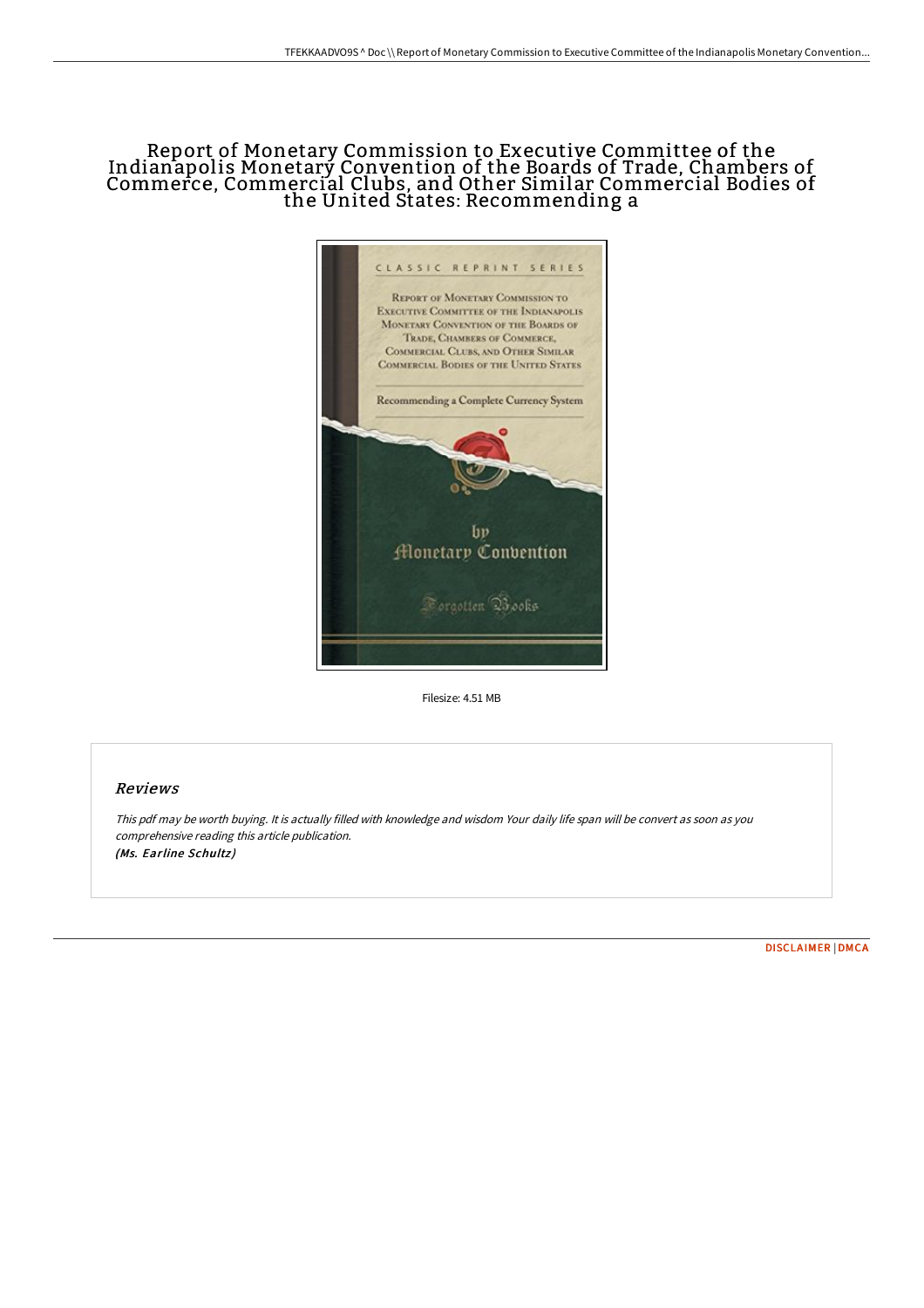## REPORT OF MONETARY COMMISSION TO EXECUTIVE COMMITTEE OF THE INDIANAPOLIS MONETARY CONVENTION OF THE BOARDS OF TRADE, CHAMBERS OF COMMERCE, COMMERCIAL CLUBS, AND OTHER SIMILAR COMMERCIAL BODIES OF THE UNITED STATES: RECOMMENDING A



Forgotten Books, United States, 2016. Paperback. Book Condition: New. 229 x 152 mm. Language: English . Brand New Book \*\*\*\*\* Print on Demand \*\*\*\*\*.Excerpt from Report of Monetary Commission to Executive Committee of the Indianapolis Monetary Convention of the Boards of Trade, Chambers of Commerce, Commercial Clubs, and Other Similar Commercial Bodies of the United States: Recommending a Complete Currency System Report of Monetary Commission to Executive Committee of the Indianapolis Monetary Convention of the Boards of Trade, Chambers of Commerce, Commercial Clubs, and Other Similar Commercial Bodies of the United States: Recommending a Complete Currency System was written by Monetary Convention in 1897. This is a 30 page book, containing 14186 words. Search Inside is enabled for this title. About the Publisher Forgotten Books publishes hundreds of thousands of rare and classic books. Find more at This book is a reproduction of an important historical work. Forgotten Books uses state-of-the-art technology to digitally reconstruct the work, preserving the original format whilst repairing imperfections present in the aged copy. In rare cases, an imperfection in the original, such as a blemish or missing page, may be replicated in our edition. We do, however, repair the vast majority of imperfections successfully; any imperfections that remain are intentionally left to preserve the state of such historical works.

 $\mathbf{B}$ Read Report of Monetary Commission to Executive Committee of the Indianapolis Monetary Convention of the Boards of Trade, Chambers of Commerce, Commercial Clubs, and Other Similar Commercial Bodies of the United States: [Recommending](http://techno-pub.tech/report-of-monetary-commission-to-executive-commi.html) a Online

 $\mathbb E$  Download PDF Report of Monetary Commission to Executive Committee of the Indianapolis Monetary Convention of the Boards of Trade, Chambers of Commerce, Commercial Clubs, and Other Similar Commercial Bodies of the United States: [Recommending](http://techno-pub.tech/report-of-monetary-commission-to-executive-commi.html) a